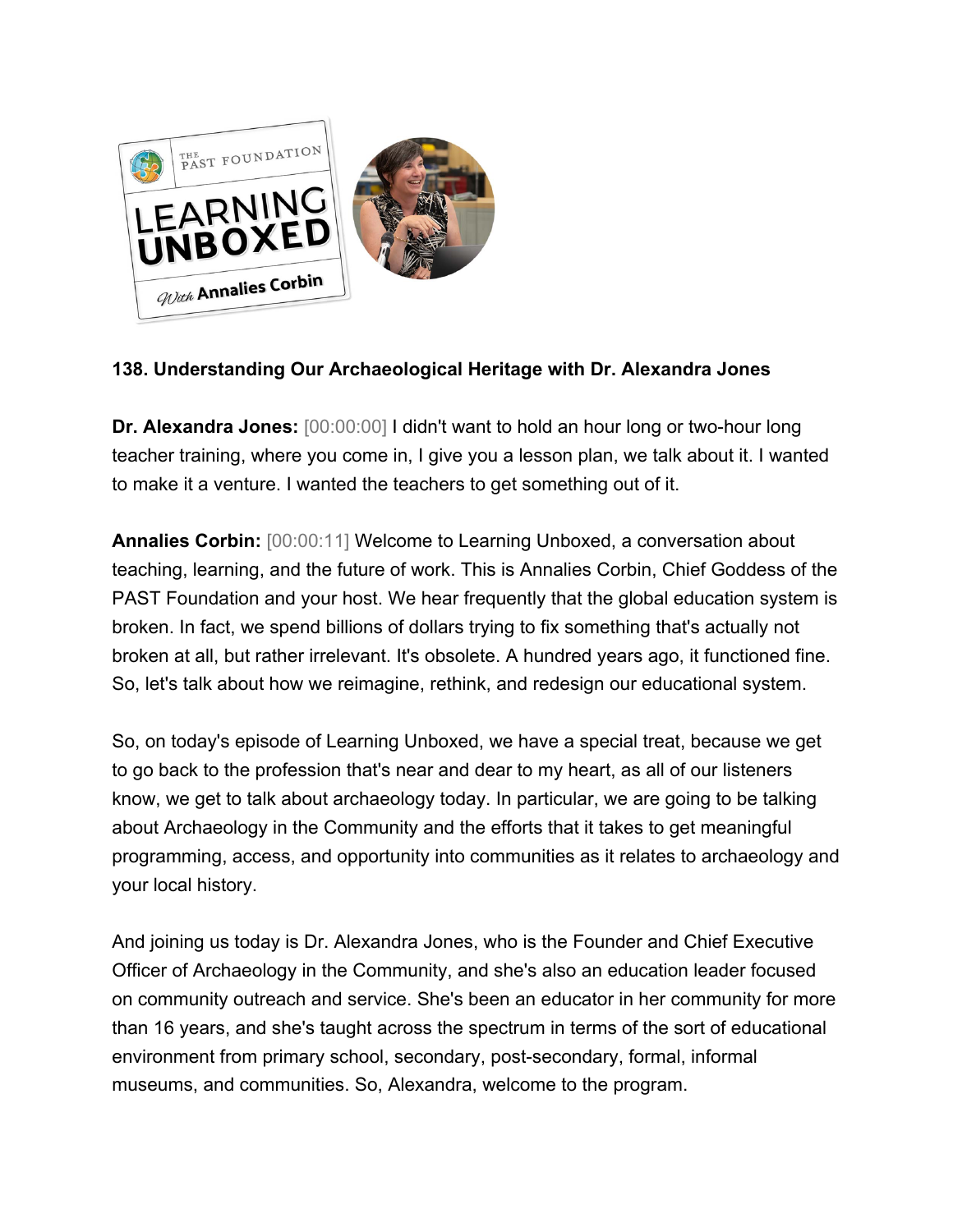**Dr. Alexandra Jones:** [00:01:39] Thank you for having me. I'm excited.

**Annalies Corbin:** [00:01:41] Yeah, we're going to have a fun conversation. It is one of those things, near and dear, when we get to talk about archaeology, especially how kids, in particular, can learn about their world through that. I get a lot of pushback all the time, because at PAST, work there is so much about STEM and our origin story is about archaeology, because in my mind, archaeology is the best example of STEM and STEM education you could possibly find. So, what do you think about that? We'll start with that.

**Dr. Alexandra Jones:**  $[00:02:08]$  I definitely concur. I think, oftentimes, when people think archaeology, they think only science, digging in the dirt, and we start to explain to people, it's so much more than that. Like it is the science, we start there, but then the technology, looking at all of the different types of technologies we utilize, then looking, historically, we study technologies of people in the past.

Engineering, you can't have homes, you can't have buildings, you can't have cities without the people that create it, so we study the formation of those. So, we include that as well. And math, at the base of everything we do, whether it is doing excavation pit and plotting it out or the formulas that we use within archaeology. So, STEM is very much part of archaeology, and it's at the forefront of it, and I just, oftentimes, think people don't make those connections.

**Annalies Corbin:** [00:02:56] I think they don't. I think they get confused by the fact that archaeology is wrapped up so much in story, because it's the way we present it to the public, that they forget that it's actually a very meticulous endeavor, that it's so sciencerich and it's rigorous, and there's so much data. I mean, the data alone, you and I could have that whole another conversation.

How much stuff do you come back from the field with? Well, it's epic, and sometimes, it takes years for us to get through it all, and that's okay, too. So, I want to spend today, though, largely talking about the organization that you created Archaeology in the Community, and I want you to sort of share with us the why. Why start the organization, but more importantly, at the heart of that, why was it so desperately needed?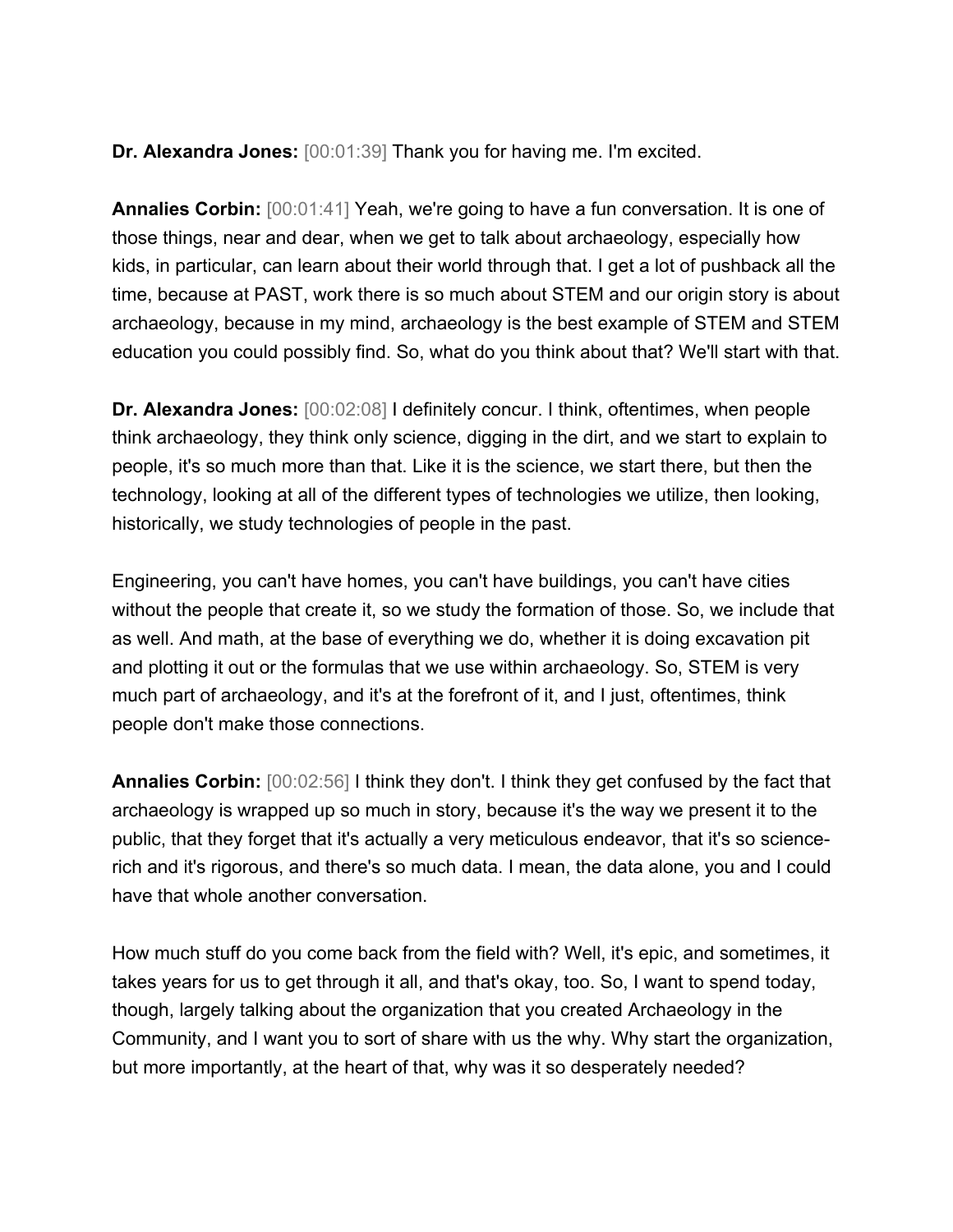**Dr. Alexandra Jones:** [00:03:40] So, I started the organization—well, we're about to be 14 in another month, 14 years ago. And it was a need that I saw. I was a graduate student at the time at Berkeley. One of the great things at the time when I got there was that they had outreach credits that all students had to do as part of their training. And I went out and visited a school, and did a project, and it just bothered me, weirdly, that the teacher said to all of us, I'll see you next semester.

And it wasn't the fact that we were coming back that bothered me. It was the fact that with such confidence, the teacher knew that archaeologists would be back in the classroom. And I knew I grew up in a region, in an area where that wasn't the case. Teachers don't have access to archaeologists. They don't know that if they come one semester, they'll come the next, and I just decided to fix that. I mean, I wanted that for where I grew up as much as for everybody else.

And so, I just talked with my advisor and said that I wouldn't do my outreach anymore in California, I would only do it in DC. And for me, it just kind of made sense. I'm a child of a parent who was a curator at the Smithsonian, and to grow up in the shadow of the Smithsonian and know that we didn't have access like that to archaeology, I just kind of made it a battle to change it. And from that, kind of snowballed and blossomed into what became a nonprofit, with our main focus initially being youth education in the DC kind of Metropolitan area.

**Annalies Corbin:** [00:05:18] Yeah. And that's an absolutely amazing endeavor. And having started a nonprofit, I just want to make sure that everybody understands, that is not a small undertaking. There are passion projects, you do it out of your heart, it takes years, literally. For most, I mean, there are a few out there that are super, super lucky. In archaeology, it's kind of tough to kind of get a toehold and to start to rally and actually get the funds so that it can become your primary work, not a passion project on the side, because you've got to pay the bills and do the work. It's not easy. And so, the fact that you knew it wasn't easy, I have no doubt you knew, you had been in and around archaeology long enough at that point, and especially having grown up with a parent in the Smithsonian, you also understood how hard it is to get historical endeavors funded no matter what, right?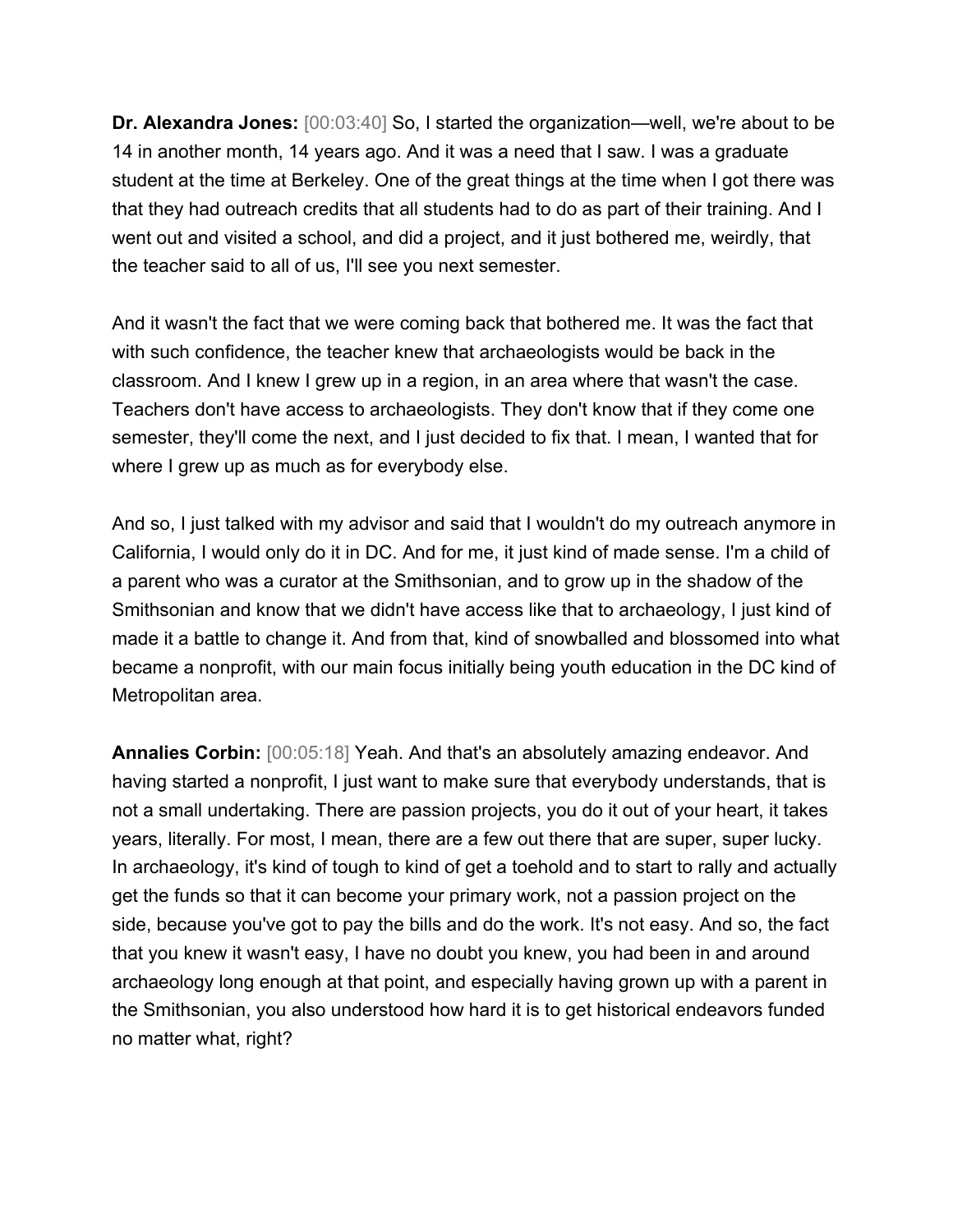**Dr. Alexandra Jones:** [00:06:13] Yeah. Yes and no. I would say I think I was the starryeyed, I'm going to save the world graduate student, because I was still in graduate school when it started. So, I would say part of it was that, oh, if I build it, they will come kind of a moment that I had, and they did. I just never really imagined or envisioned it would be as hard. And I think as most, kind of stepping away for a second, as a nonprofit, you also forget it's a business, sometimes, and most struggles that entrepreneurs have and the moments of questioning, is this worth it, and should I keep going, and one hug at a time.

And I think for any educator, you kind of understand what that means, but it would literally be the hugs that I got from my students and the appreciation that they showed for learning about archaeology or telling me that they would want to become an archaeologist made it worth it. And that's kind of the pay, and it's how I kind of kept going, is it would take one hug for me to be like, oh, I could keep doing this, at the same moment that I'd be like, this is crazy, what am I doing?

But we are here and we're thriving. And it's kind of funny because I think I still kind of tell my staff, like it's the gleam, it's that little spark that you see in the students' eyes that actually pay for what we do, and keep us going, and keep us motivated. So, if you see that spark and you see that lightbulb go off, you'll know what you're doing is the thing that you should be doing, and I think that's why I'm still here. That's why we're still here. It is a passion, not just a job.

**Annalies Corbin:** [00:07:55] Yeah, absolutely. But it's a tough space, because I agree with you 100%, I mean, I remember those first few years at PAST, and I remember the years of doing that while also being a university professor and all of those different sort of pieces. And you're still in that space as well, and then eventually, the joyous moment comes where you get to the, or at least for me, where the transition can be made that being a university professor was the secondary role, right?

But it took a lot of time, energy, and effort. And I also agree with you that folks, I think, oftentimes misunderstand the whole nonprofit, especially those of us in the midst of running them, because I tell my staff all the time, not for profit doesn't mean not for money, because you all want a paycheck, right? So, we have to, at some point, be able to also recognize the endeavor in the work from that sort of entrepreneurship lens, that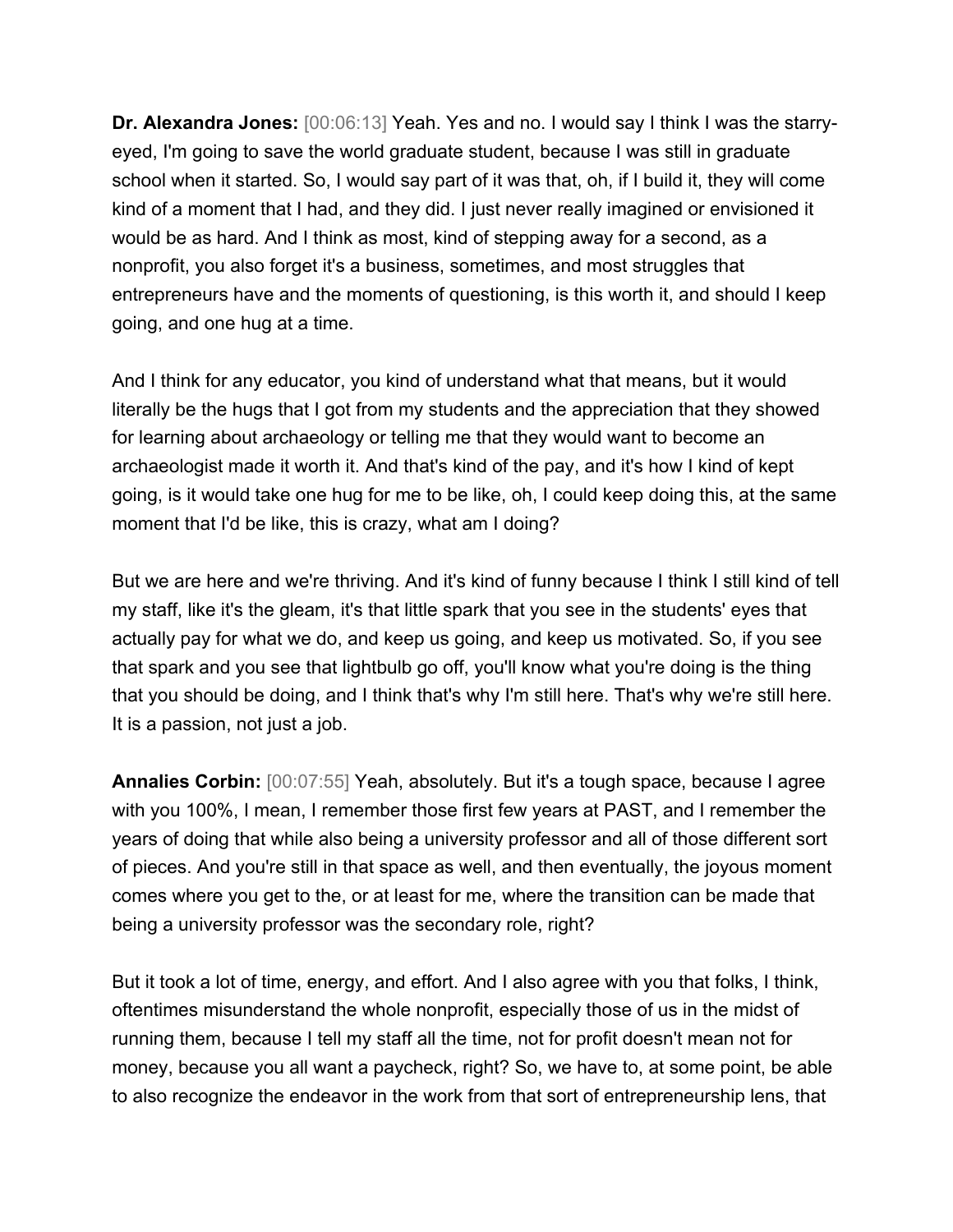business and industry lens, and then the opportunity that all of that affords us to deliver high-quality programming back into the community.

So, I applaud you for that because that's a really hard thing to learn, especially for lots of folks involved in nonprofit or startup who are not trained in business. I mean, I can't speak for you, but certainly for me, I mean, I had to figure out what a lot of the business lingo was just to even be able in the early years to figure out what I was supposed to be doing, right?

So, that's a tough thing to do. I want to also sort of dig in a little bit then on the programming itself, Alexandra, and I want to get into the weeds, if you will, of the kinds of programming that you do and how it actually intersects in an educational environment, whether it's informal or formal, does it make any difference? So, share with us a little bit about sort of the dream or the passion for the programming itself.

**Dr. Alexandra Jones:** [00:09:47] So, I very much wanted a sustainable archaeology project. And for those who aren't archaeologists, sustainable archaeology is like a theoretical perspective about how you approach archaeology, looking at four kind of subsections, social, cultural, economic, and environmental, so ecological. And as I developed programming, my first thing was I want students to grow up understanding archaeology, knowing what it was, knowing what it does, and how it's important to us as a community, and as a nation, and as global citizens, but what I also realized was—and most people don't know, my background actually is in education.

So, I was a substitute teacher for a while, ended up with my own sixth grade for a year, and then kind of went from there into graduate school. I also understood the lack of resources and support for the everyday classroom teacher. And as much as our administrations, our education system tries, there's a disconnect oftentimes. And so, what I didn't want to do is be that person who created more material that put more of a burden on classroom teachers.

So, as somebody who'd been there, I thought, well, I need to create a program where I come in for teachers. I'm not asking you to learn archaeology. I'm not asking you to go to teacher training, and memorize a whole new lesson plan, and figure out how to incorporate it, I want to do that work for you. So, when we initially started out, it was free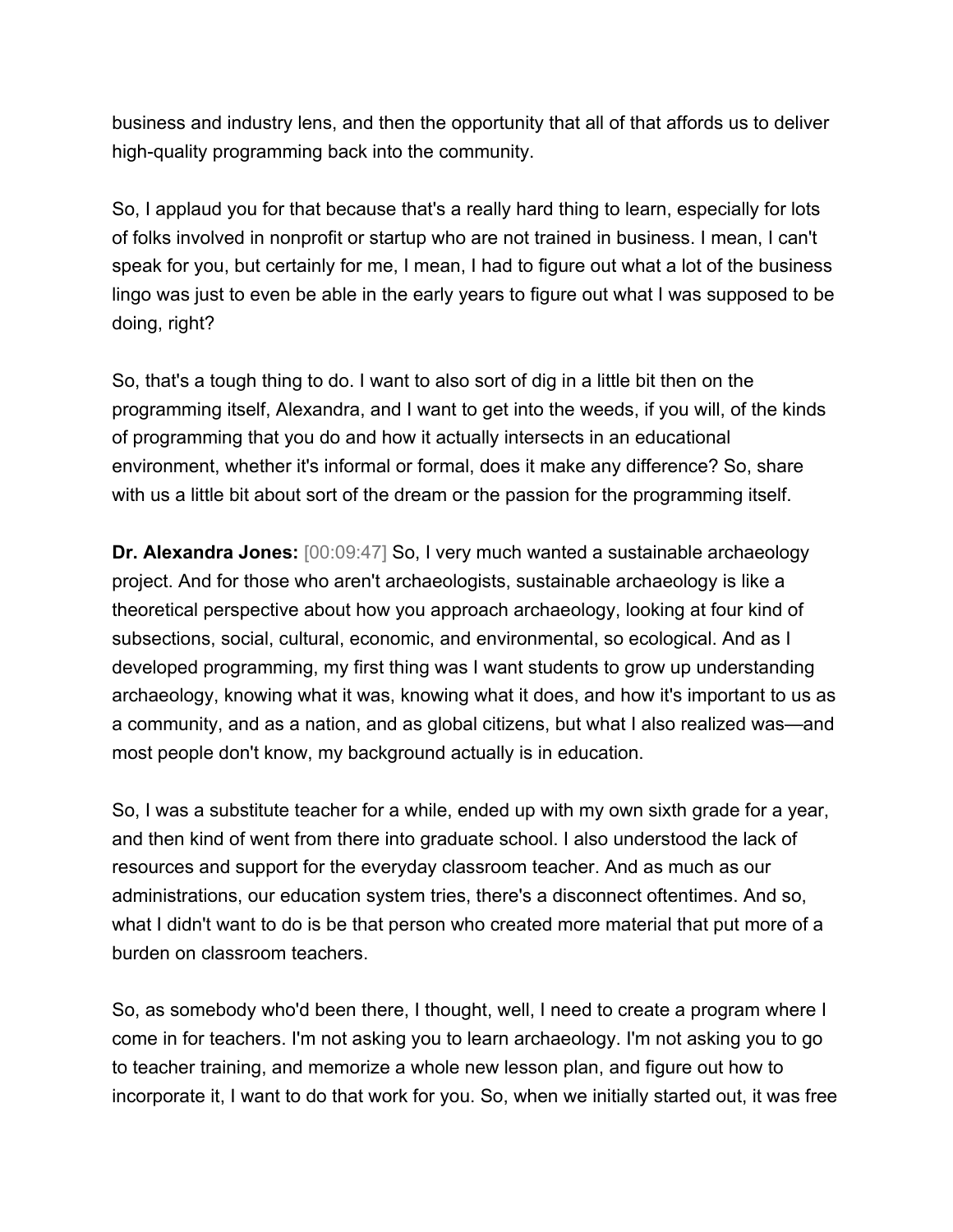programming where we would come in and we basically pitched it to the teachers, this is a 45-minute period where you can just sit in the back. You don't have to do anything.

**Annalies Corbin:** [00:11:29] Do something else.

**Dr. Alexandra Jones:** [00:11:31] Right. I'm a master at classroom management, so I know how to wrangle the kiddies, go enjoy yourself for like 45 minutes. And if you want to listen in, you can, do whatever. But this is how we kind of started out, and very grassroots. I market it to just teachers, not to the administration, not to the schools, and just that it's free. What then start to happen is there were a lot of teachers who got really excited about it, who really love the program, loved what they saw the opportunities were, so we partnered with one teacher in particular in DC and created a week-long program.

And essentially for a week, it's 45 minutes every day. She loved it, but she would sit in the back, and grade papers, and do something else, but we took over, and it was kind of the science period for the students, and we ended up having, on a Saturday, a mock excavation. So, we brought them in. We asked parents to volunteer. We had a grill there. Parents were grilling, and barbecuing hotdogs and hamburgers. The students were excavating.

At the end of it, the following week, we came back and they created a small site report. And so, it was two-prong in our approach. One, we recognize that students love, if they really love something, then they're going to go home and tell their parents. And so, parents, when they showed up on Saturday, were already kind of curious, but then they got to watch the excavation happen. And as parents, they would come over and ask questions themselves.

So, it was a way to actually fill a gap of intergenerational and bringing two different generations into archaeology, one, through the delight of the parents saying, their kids being so excited about doing this, two, the children feeling like they could actually share something with their parents as well. And then, the scientific side. So, we have all the fun. Oftentimes, as archaeologists, we say these are mock pits, these are pits, but we don't let them do the rigor. So, it was the fact that they had to pull it all together, synthesize it, and do that work of writing a report.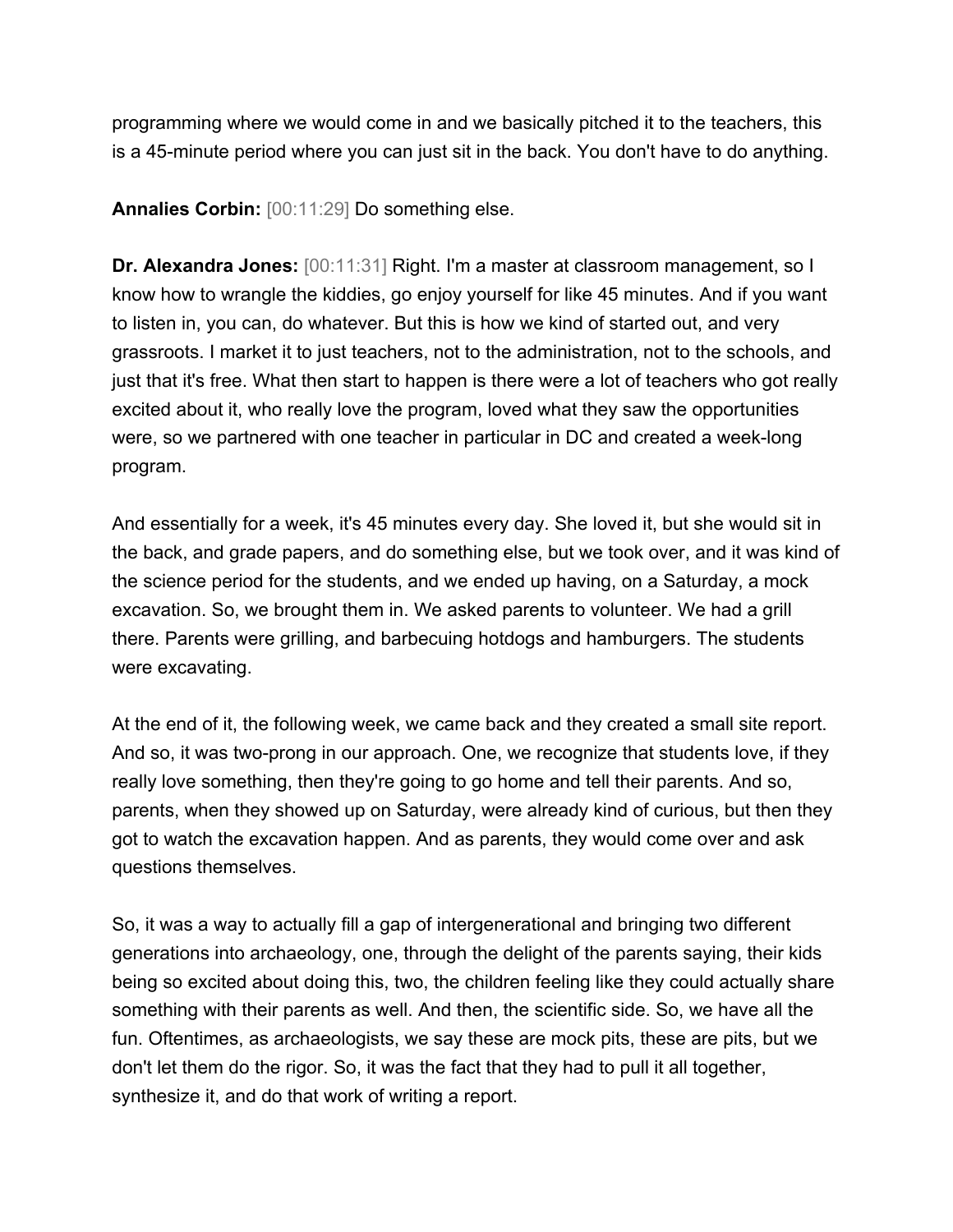**Annalies Corbin:** [00:13:32] I love that piece, by the way, because that's fabulous, right? And you're right. That is the thing in all kinds of whether it's archaeology, or biology, or whatever. Oftentimes, kids go have a great experience, but they have no idea then of what the back side of that is, and that's masterful.

**Dr. Alexandra Jones:** [00:13:47] Yeah. So, it was awesome to kind of do that, but also to get them to think interpretatively about the different layers, and the artifacts they found, and what's taking place, and can we find dates? So, they did all of that for their reports. From that project, we just kept growing. I mean, once people saw it, once we started advertising, and it was the fact that it was free. And that was something that has always been near and dear to my heart, is that all of the youth programs are absolutely 100% free.

If you want it, we'll come. But what I then started to notice was there was a professional development demand. As archaeology is growing and flourishing, what you're seeing is that there are a lot of college students, professional archaeologists who have no experience in the classroom. And what I started to get was interesting conversations from colleagues about how they just took their students, and then their students bummed, and kids were bored, or the kids were like running amuck.

And I would laugh, because I would be like, see, you have no classroom management skills, did you pay attention to how the teacher called the students together? What were the signals? Was that a hand raised? Was it a one, two, three? So, things that we learned, I think as educational specialists, having done that, they have no clue. And then, terminology, something as simple as language. They were speaking so far over the children's heads that the children can't grasp the concept.

So, I started training profession, young career professionals, graduate students, how to do this work, so you could come in, have an internship, you'll actually help create lesson plans, so you understand what educators go through. You will run the class, and I'll be in the back, and if I see that, oh, the language is going too far left or everybody's not paying attention, I would kind of help, and coach, and bring that back while still keeping the burden off of the classroom teacher themselves so that they could kind of enjoy that freedom.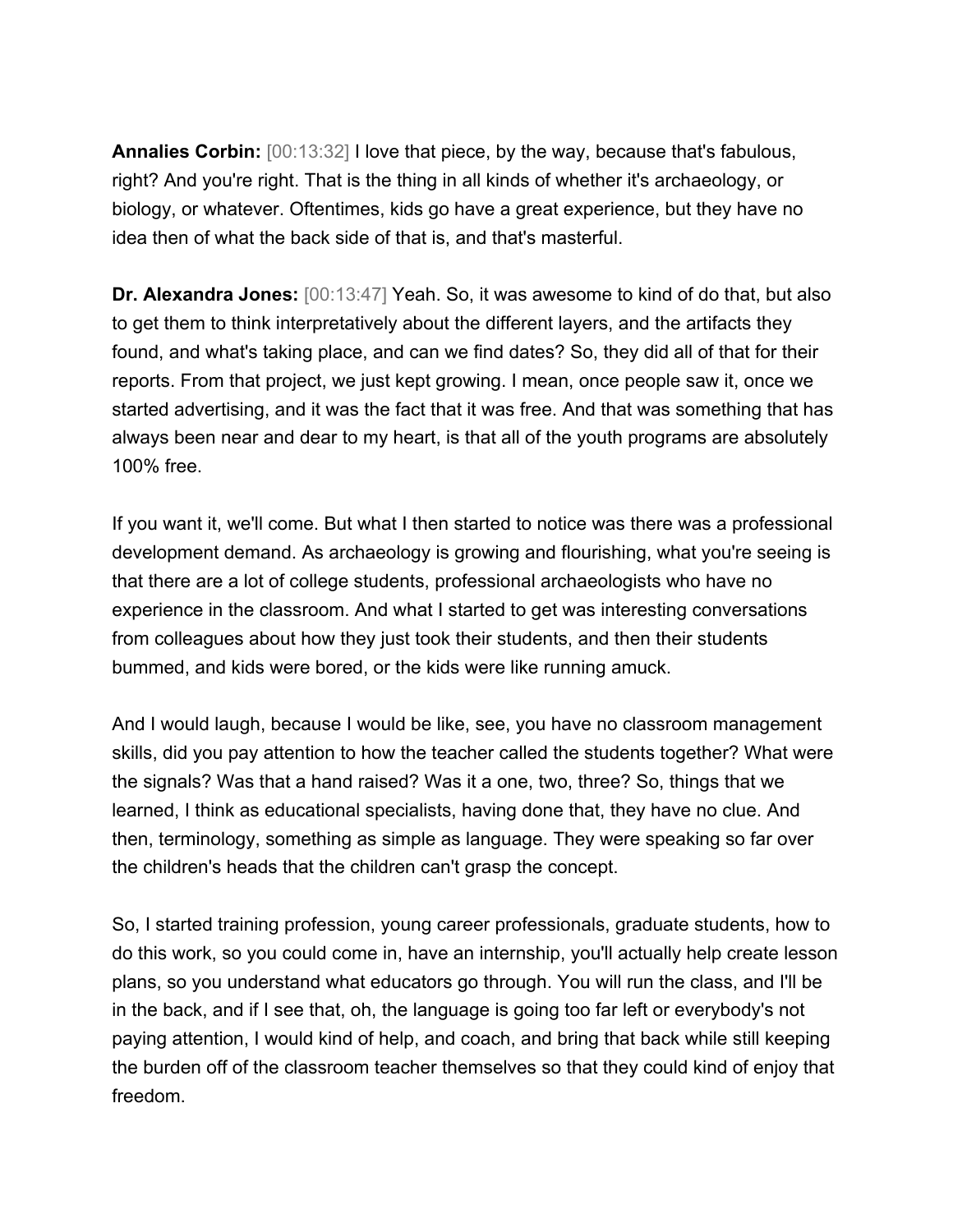And oftentimes, what I recognize was they were just as excited and we're actually learning things right along with the students. And interestingly enough, that became the new project that we put forth. And looking at what was offered currently to classroom teachers, again, I always go back to myself, I was just like, I didn't want to hold an hour long or two-hour long teacher training where you come in, I give you a lesson plan, we talk about it.

I wanted to make it a venture. I wanted the teachers to get something out of it. And so, about six years ago, we partnered with Montpelier, and we created our signature teacher training, and we mashed together something that they had been doing and the teacher training. And what we did was we created what we call the teacher excavation kind of dig, learn, and serve. And the teachers come out to Montpelier. We, AITC, was able to secure scholarships, so it was completely free for teachers.

So, for one week, they came essentially on a mini-vacation to Montpelier. They excavated in the morning, worked in the lab, had tours, personalized tours all throughout the property each day. And then, we would come in, and I would give lesson plans, but it would be skeleton lesson plans, and I would sit with them, and say, let's look at your region, let's look at what you're teaching, let me help you apply this to what you're doing, so that you're not doing this heavy lift when you go back. We've already created stuff. We've already created partnerships. Let me give you a couple of things that I've done myself. Let's think about how we can incorporate.

So, spending that time with them, and then getting intimately ingrained with archaeology, us creating videos together, so they can send pictures back to their students and show their students that they, too, were archaeologists for a little bit, really transformed the project, but it also increased our capacity. And my biggest thing was that if every summer, I teach 15 students—I mean, 15, excuse me, teachers, and every year, those 15 teachers are going out and teaching 100 to 120, depending on the setup of their school, students, the impact of archaeology is growing exponentially fast and way more than just me going into the classroom.

And these were teachers who were willing to kind of do that work, or had that time, or were able to develop what they wanted to do in that week long, and then they also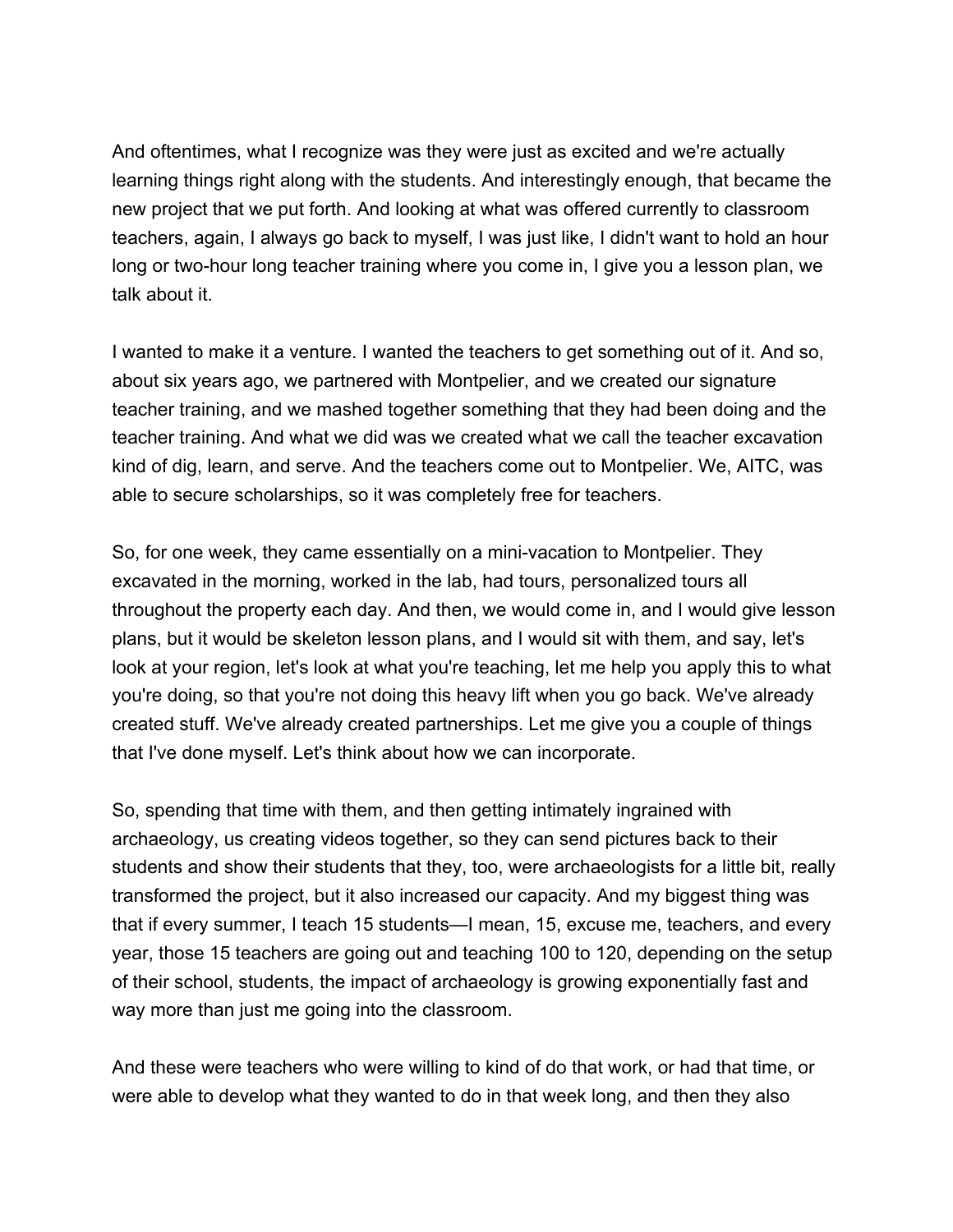came out with 40 continuing education credits. So, it was like, I also just saved them time during the school year where they didn't have to go out and do or attend things on Saturdays. They're now freed up because of this program, and they didn't spend anything, because it was completely paid for, for them to do it.

So, I'm constantly trying to think of ways where I make life easier on teachers while helping them do this, while passing along the message of archaeology and really imparting how important this is to the study of social sciences, literature, math, and just kind of the everyday core of everything that we teach. Our teachers even find it, we talk about art and archaeology, and how you can incorporate that as well. So, I just don't oftentimes think people think archaeology is exciting or kind of affords as many opportunities as it does for teaching and getting kids to like really get excited about different subjects.

**Annalies Corbin:** [00:19:28] Absolutely. You could teach anything through archaeology. You and I are biased, but that's okay. But I do believe passionately in that and I love the fact that you found a way to bring the teachers in. We do that frequently, too. We refer to that as Immersive PD, recognizing the same sorts of things, right? Teachers are tired, right? Teachers are tired on so many different levels and just one more PD to learn just this thing or just an extra thing I need to do, and so we spend a lot of time at PAST, whether it's an archaeology, or it's botany, or it's physics, it doesn't make any difference to us either, robots.

We do a lot of stuff with robots at PAST. And the reality of it is if we can find a meaningful way to share the joy of whatever that science, that topic is by immersing educators in the experience of how they could then apply that through their own lens and their own experience, into their own classroom with their own kids, because they know that community better than we will ever be able to know that particular community. That's magic. And to your point earlier, that's when you see the aha, the light bulb, the passion. For me, I always know that something's an incredible win, when our educators come back, it doesn't matter what program we're offering, they're the first to sign up.

I mean, honestly, sometimes, one of those great joys, as you pointed out, is a week, we can offer a program about archaeology, and the next week, we could offer one about bugs, and the following week, we could offer one about Lean Six, and manufacturing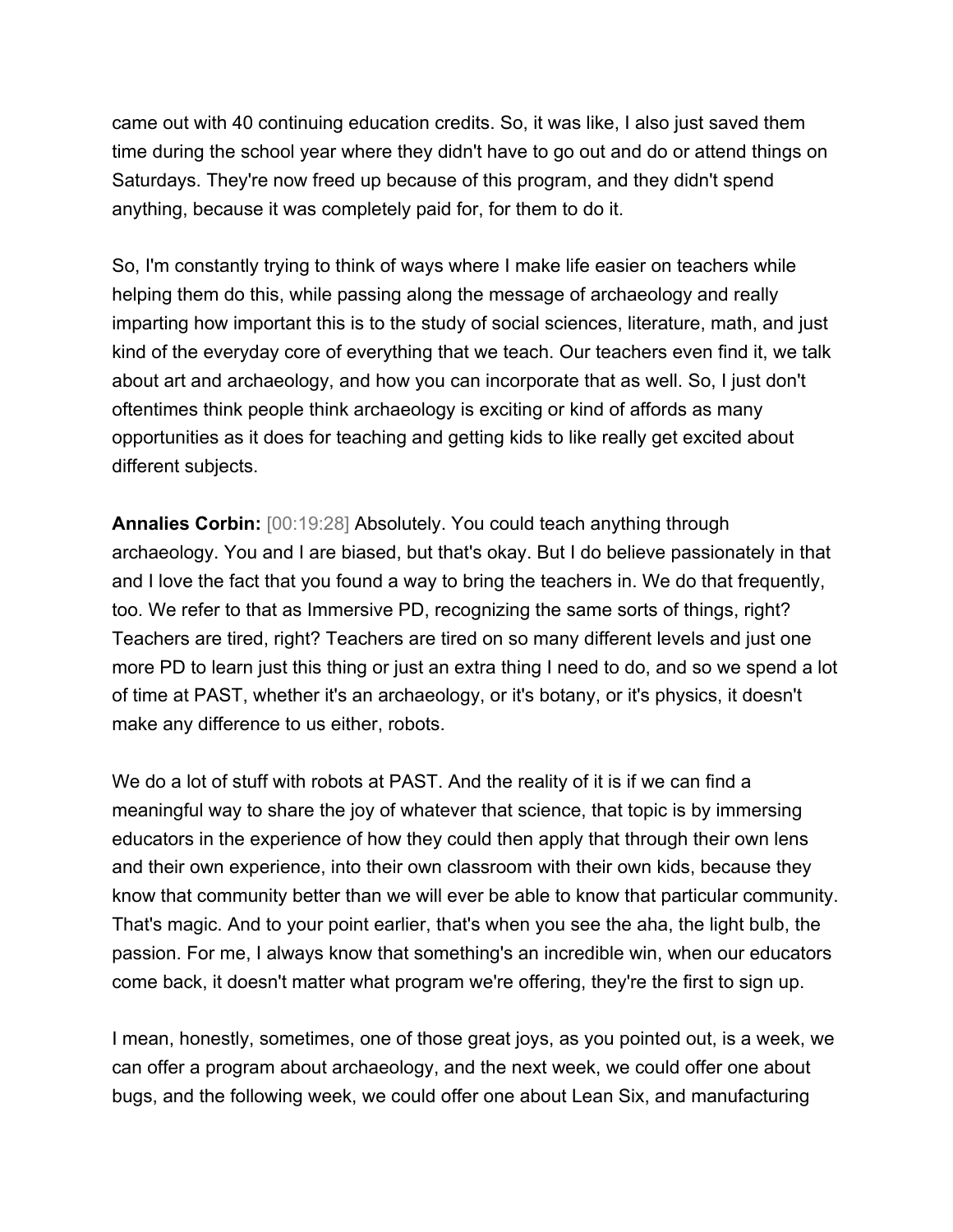processes. And if you have a teacher that it doesn't matter what experience you're providing to them, they'll say, "I want to do that thing, because I'm going to learn something, and whether I ever use it in my classroom or not, I'm going to step away with this knowledge base I can share with my kids and a mechanism to be able to apply it".

And I think that the other thing that I love about the work that Archaeology in the Community is doing and your work in particular is that you're trying to tap into those passions. I know you didn't necessarily use that phrase in our conversation yet today, but it's it's written all over you, that if you can inspire a kid, whether they become an archaeologist or not, but you just inspire them to want to learn more and to engage in their own education, we have changed the world.

**Dr. Alexandra Jones:** [00:21:41] And I often tell people I don't have a "superpower", but the only power I do have is archaeology. And I use that in every facet of my life to try and change the world in whatever capacity that I can do. And so, we, with ATC, have even found other ways of helping, and getting the larger community involved in archaeology, and teaching them about the importance of that as well.

And I think that's what makes it so amazing, is we start with just the small vision of changing kids, and like in children and like helping them out. And then, we kind of just kept going because we see that there's so much more. You start with the youngest generation, but you want to get the next generation, and how do you get the other generation? And how do we all start to learn together collaboratively, and change like how we operate and how we see the world?

**Annalies Corbin:** [00:22:37] I love that very much, and I always also love the fact that the mechanism by which you're able to get the community to engage with you in that process, so those Saturday excavations, parents coming in. And you're absolutely right. I mean, I can't tell you how many times I've received that phone call from a parent, or my favorite one is when I get the phone call from a school principal, "What on earth are you guys doing to our kids?" Right?

"Because parents are calling me, and they're saying, 'Oh, my God, that was wonderful. My kid just spent an hour telling me about everything that they did today, when most of the time when you ask them how's school, all I get is fine'" But instead, the kid is just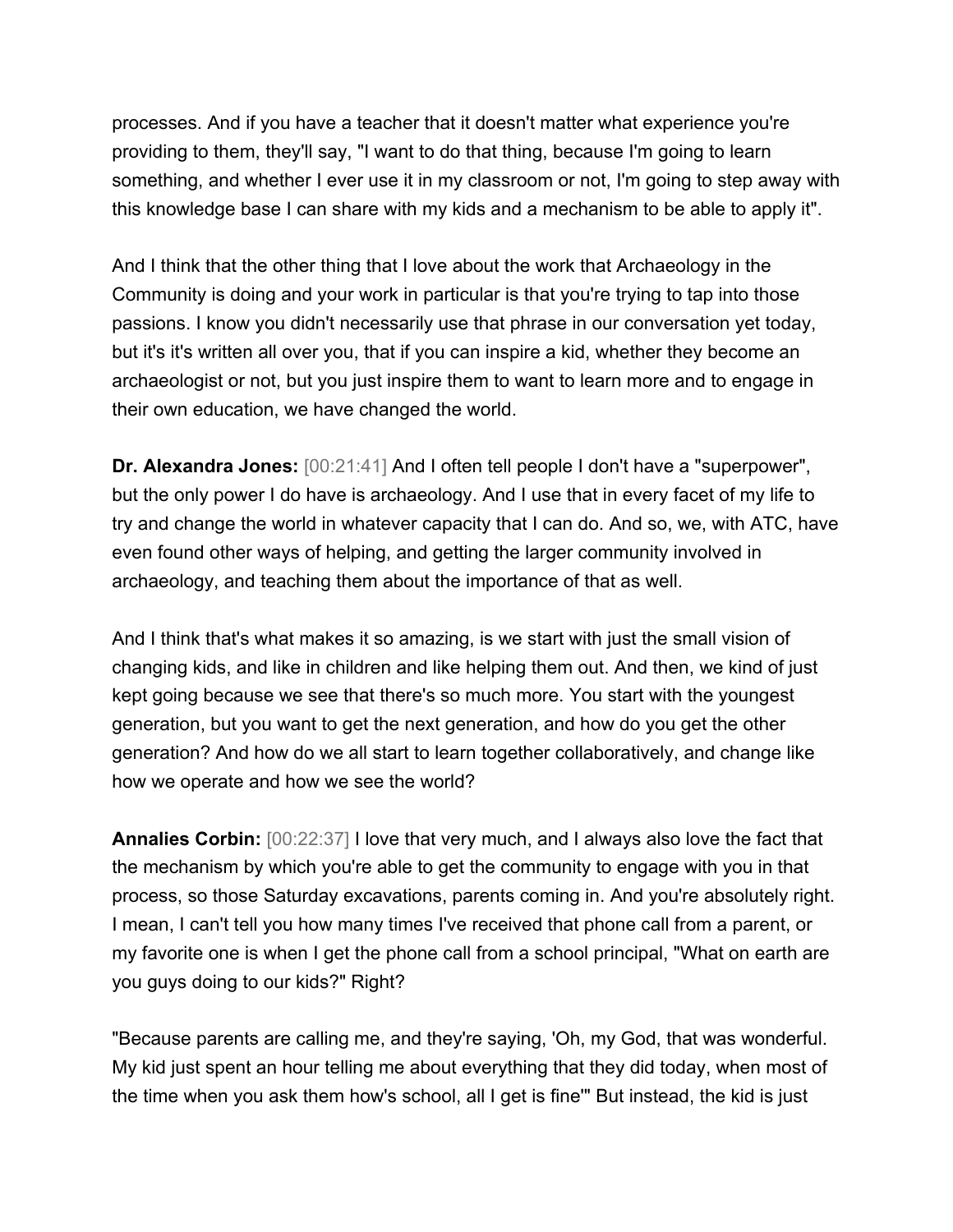yakking at you a mile a minute, you're like, "What? What's happening here?" And the answer is you're engaging those kids. That's what's happening. Doesn't matter what the topic is.

**Dr. Alexandra Jones:** [00:23:28] And I think that's important. One of our kind of newer projects, we kind of come out of the school and we have an archaeology club. And we've been able to secure a grant for it for the past five years. And the grant has allowed us, again, to make it 100% free, which is always like the important part. So, for me, we bring them in on Sundays, they come in, they have an hour-and-a-half. We bring in archaeologists, literally, internationally.

We've had the ability to take them on virtual tours of Harvard museums. We've taken them to the Nat Geo Museum. And the interesting part about our field trips is we bring the parents. So, every time we have a field trip, I secure tickets for the parents and there are always these nice exclusive moments. We went to Mt. Vernon and they allowed us to excavate with them. Parents were super excited. They get to engage.

And what ended up happening was social media. We were seeing tweets from parents. I had one parent who was super excited, like, "Going on my archaeology field trip today". And it just kind of tickled us that this is your child's field trip, but the parents started to relate to it so much, and then talking about, "Oh, my gosh, my daughter got to eat her homework tonight. Oh, her archaeology homework incorporated snacks and food."

So, it would be those sort of things where they would make these comments on Twitter, and then like tag us in it so that we could see that they were just equally as excited about it. And we're posting on their Instagram accounts and everything else the things that they were doing with their kids and activities, and that became truly transformative to just seeing the impact that we were having, but the sheer joy that the parents were also experiencing as a result of the programs we were creating for their children.

**Annalies Corbin:** [00:25:25] Yeah, absolutely. And that's where all the magic happens, is when you get that very, very inclusive community that's engaged in whatever the project you happen to be doing. For me, that's where I find the greatest depth of meaning and I think long-term impact. And again, the thing that I've certainly seen and I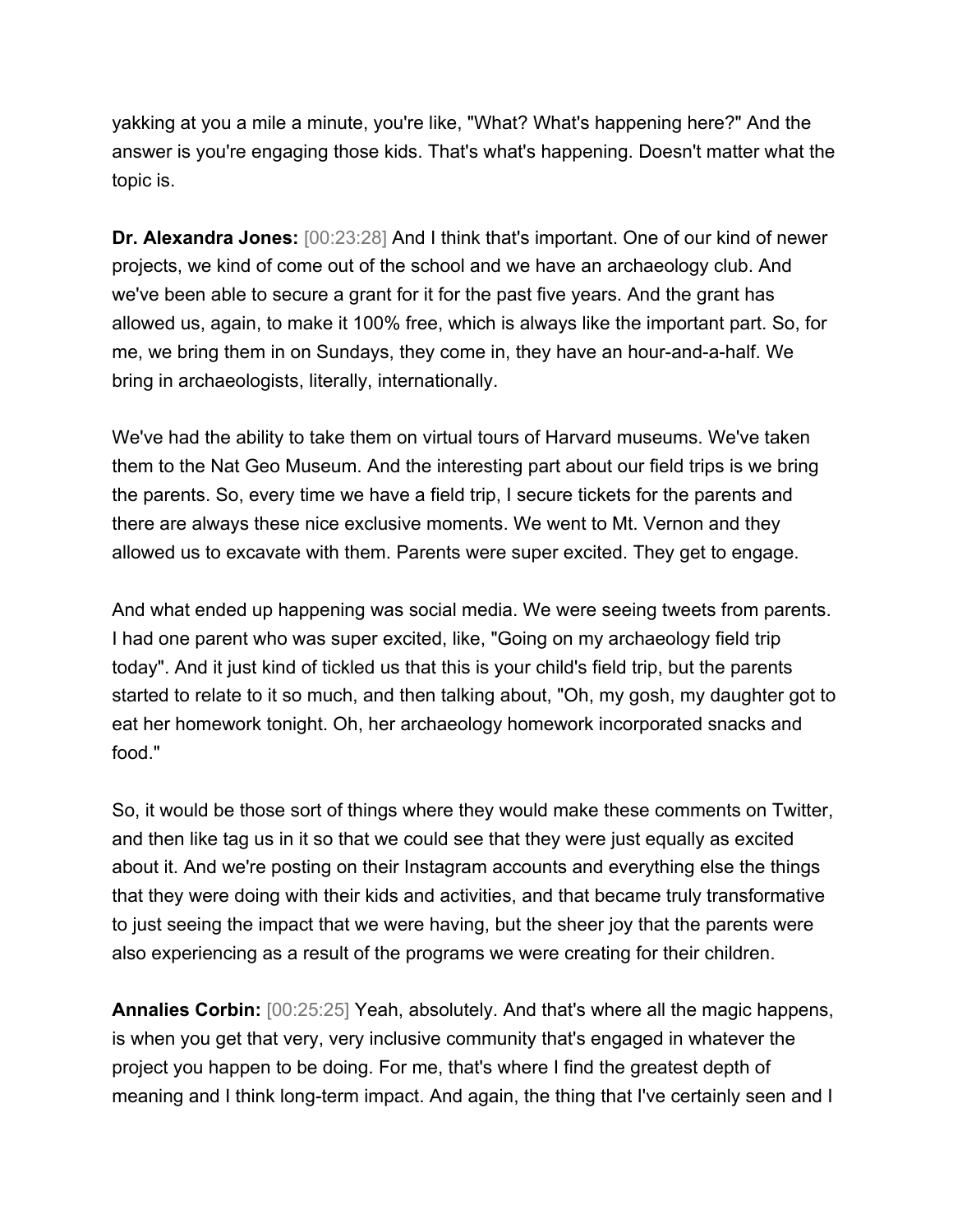assume that you've seen as well is there are so many repeat customers, if you would, right? Because they're engaged and they love it so much, so like watching and monitoring.

And it's really funny because—and I hadn't really put it a lot sort of into context, but several years ago, I sort of used this crazy benchmark, how do you know when you've arrived in this whole nonprofit crazy world? It is way beyond just the sustainability from the financial side that is such an epic lift. But for me, it was when January 1 rolled around and parents were calling starting on January 2nd, when everybody's back in the office or whatever that date happens to be, and they're like, "Okay, have you opened the summer programming yet? Can we register?"

Like we don't even release that until the end of the month at the earliest, which we moved up, because we used to be, "Oh, April is good enough". No, no, no, no, no, no, parents have fully figured out where, what's going to happen with their kiddos, and it's the same folks over, and over, and over again, and the same kid not coming to one program in the summer, but coming for five or six weeks of programming in the summer. It's like, okay, now, we found that sweet spot, where it really, really appeals, too, to all the stakeholders.

I always like to close the program and the conversation, Alexandra, with recognizing that people listen to this program from all over the world, and they're sitting here, and they're listening to you tell this amazing story of these awesome opportunities, but we don't have Alexandra Jones in our community. So, how can we find or create these opportunities for ourselves? Can we get access to archaeology in the community from afar or how would we go about taking what we heard today and applying it to our own children's experiences?

**Dr. Alexandra Jones:** [00:27:37] So, even though AITC was started as a regional organization, we have expanded internationally. We've done programs in Belize with the Institute of Archaeology there. We've also done work in Haiti. And so, we've kind of expanded. And I do one-off programs. So, I often say, just because you're somewhere else, it doesn't really matter to me where in the world you're at, if you're interested in a program where we can help, we do.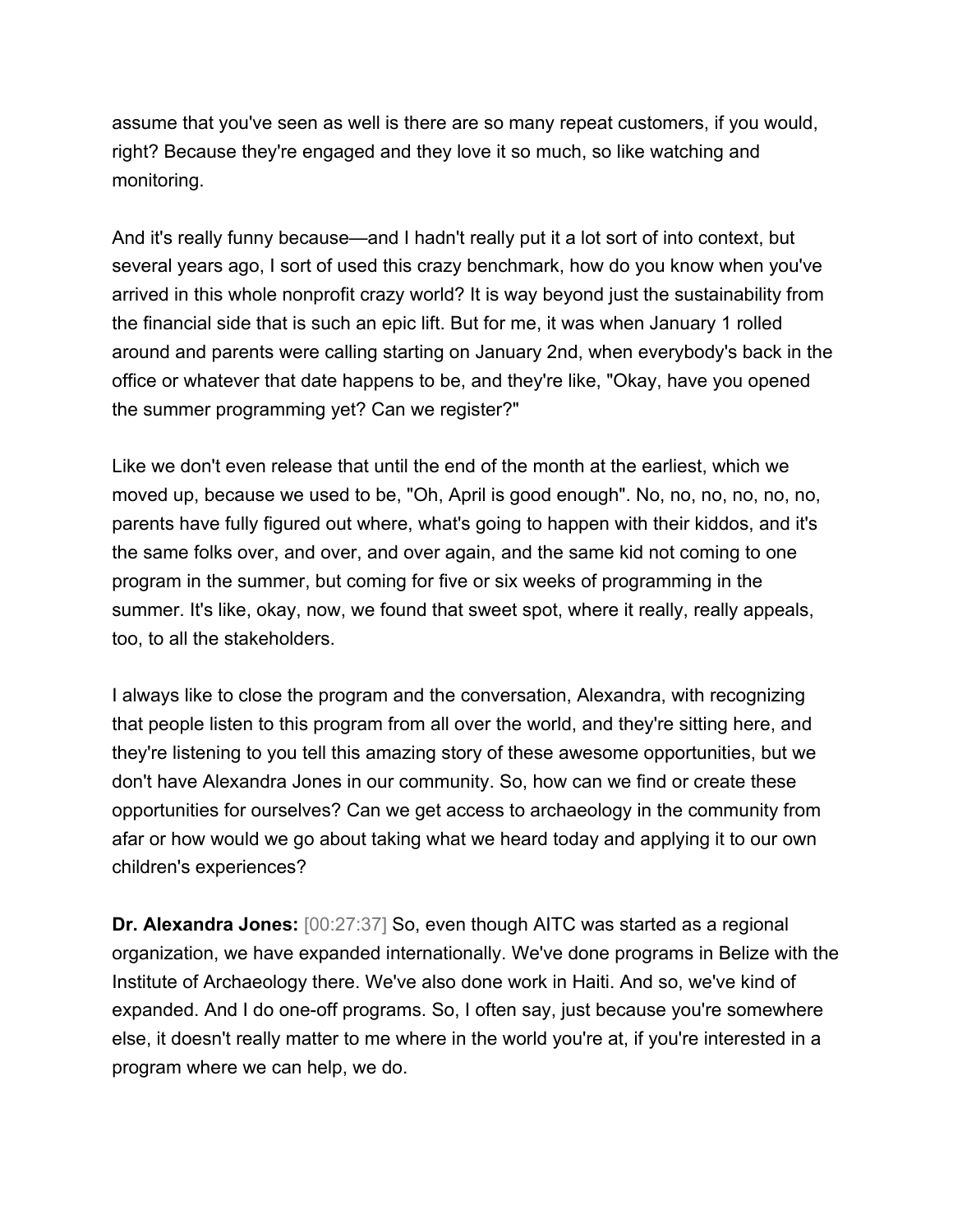The other thing is we've started to expand, because of COVID, our virtual offerings. So, we have a new set of lesson plans that will be going up in March, with videos included. So, again, always thinking about not requiring teachers to have to do everything. So, we're expanding our digital offerings that line up with lesson plans, so the teacher can just play a video versus having to learn all new material.

So, our virtual offerings are going up, but we also have virtual field school. And so, our archaeology club, which traditionally has been in-person, went virtual two years ago and we had international students attending it. So, I do say for my parents, for my teachers, if there is something that you're interested in, it's something that you would like to participate in, please visit our website, which is www.archaeologyincommunity.com and look for our offerings, but email me, and I'm always willing to collaborate or to brainstorm, to help facilitate and think through a project.

I talk with a number of teachers and email with them all the time about how to incorporate based on what subjects. And then, the other thing is that I have international connections with archaeologists, so if I personally can't help you, I am very sure that I can refer you to or listening to someone who can assist and be of help in your region or part of the world.

**Annalies Corbin:** [00:29:29] Yeah, absolutely. And when we release this episode, we will post all the links and materials with the episode. So, please, I hope that any of you that are interested will take a look at those links. You will download the information. And if you still have questions, desires, or wants, that you will reach out to Alexandra, so she can help bring archaeology into your community and archaeology into your classroom, and inspire the next generation of folks that are being mindful of the world, no matter what career they go into.

That's one of the things, and I think that was one of the reasons for us why we—you always launch with what you know, and of course, as an archaeologist, that's where I'm going to lead, but I very, very quickly found that it became this great opportunity, because everybody loves it. Even if they don't know they love it, the reality is it becomes this mechanism, the synergy by which you could have incredible conversations. And at the end of the day, stewards for the work that we do. So, thank you so much for joining